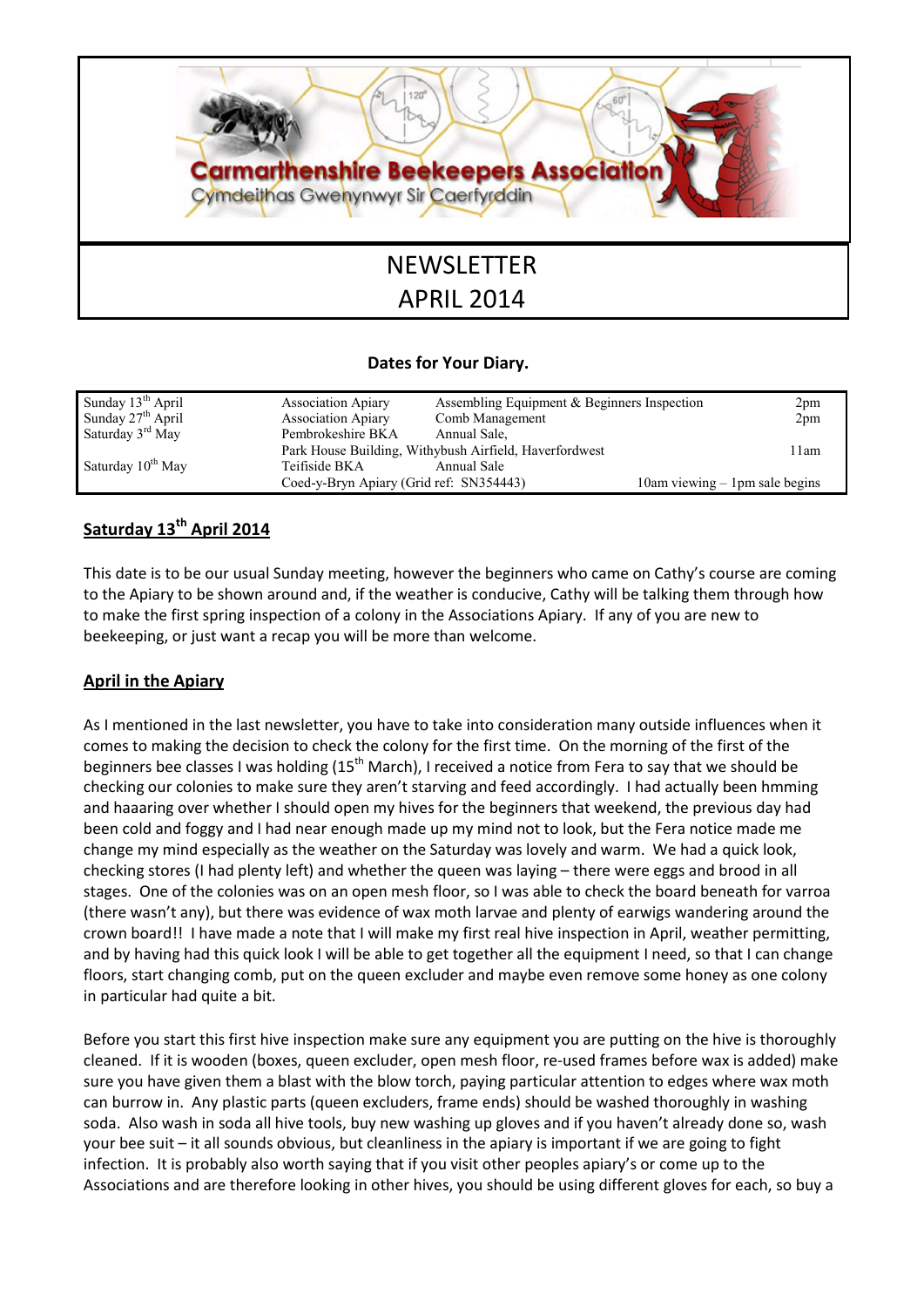few pairs of washing up gloves and keep each for that particular job – or just use disposable gloves (but I am a bit of a chicken when it comes to being stung on my hands so prefer a stronger covering!!)

Also, get your hive record started for each hive you own – the more hives you acquire the more difficult it becomes to remember what was going on during the previous inspection, so by keeping a hive record for each hive you can easily see where you are and take the appropriate equipment along.

I also make up a bucket with a lid and store my hive tools, queen marker, queen catcher, drawing pins, tooth picks, anything I use for Integrated Pest Management (IPM), matches and anything else I think might be useful. Keeping everything in one place and easily at hand stops a lot of rushing around, trying to find that vital piece of equipment, whilst the hive is open.

Choose a warm day and ideally wait until most of the flying bees are out and about i.e. not first thing in the morning or last thing at night before opening the hive.

So what are you looking for?

1. Is the queen present?

Finding eggs will give an indication that the queen is home and has been in the last 3 days, so even if you don't find her on this occasion, you can be 95% certain that she is there. Whilst you are looking for eggs also check the larvae on each frame to ensure that it is purly white and curled in a "C" shape in each cell. Any capped brood should have nice flat, buff brown cappings – not indented and not perforated (other than when a bee is immerging), the hive smell should be honey / waxy so no foul smell.

- 2. Is there enough room? This is going to be a key question for this year in particular, as the weather has been warm and colonies will be building up quicker than they did last year. Space is one of the key triggers for swarming and it is felt that many beekeepers will be caught out if they haven't sorted out space, within the brood box area, early enough in April. If your colonies have overwintered on a brood and a half, then it might be prudent to take along a clean super with frames to this first hive inspection. Before putting on the queen excluder sort the half brood and honey super frames out, taking any frames with honey and put in the honey super and any frames with brood leave in the half brood, fill the gaps with empty frames, reassembling the hive with the queen excluder between the half brood and honey super.
- 3. Has the colony got enough food until the next inspection? If your colony does look short of supplies and the weather is warm, then feed with a thin sugar syrup. However, if the cold weather does return you will need to put candy on again.

What else should you do?

- 1. Clean the floor either replace the floor completely with a nearly cleaned one or give the existing one a jolly good brush off
- 2. Scrap off any surplus wax from the tops of frames, crown board etc, but put in a container and take away from the apiary after the inspection.
- 3. Start your Integrated Pest Management programme whether it is dusting with icing sugar, putting in a super frame to the brood box to encourage drone brood or trickling hive clean down the seams – it is important to keep vigilant in the fight against varroa. My own counts have been low and even non existent in the past year, however I mustn't sit back on my laurels and believe that varroa is a thing of the past for me – I just don't know where my bees go and who they brush wings with and therefore varroa could easily be bought back into my hives.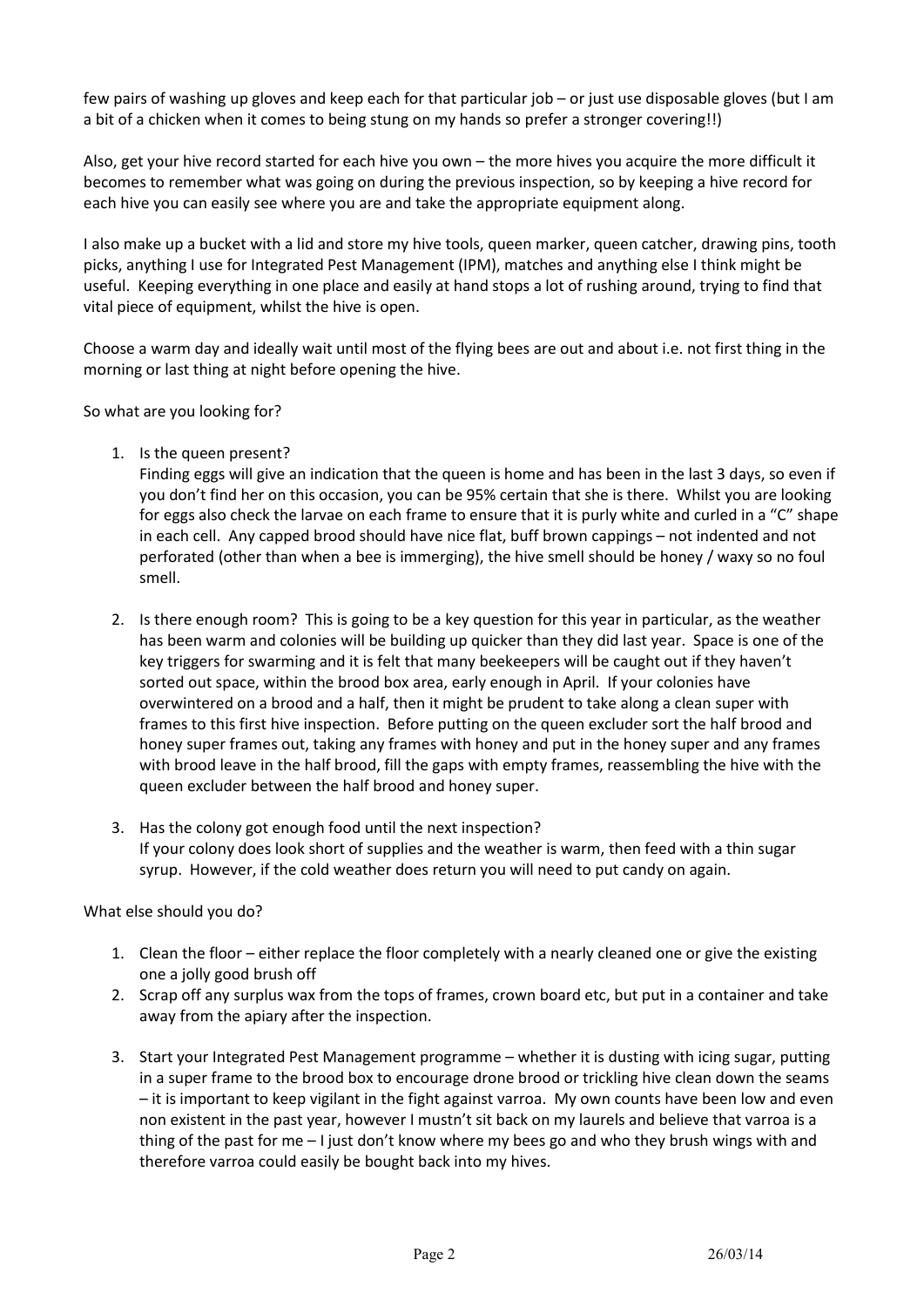Maureen has asked me to advise you that as the Winter and Spring so far has been warm (and wet) that there is a strong possibility that colonies will swarm early – this could even be as early as April in some cases. Therefore, get your nuc boxes and bait hives ready, you never know what is going to fly over the hedge!

# NOTES FROM THE BEGINNERS CLASS HELD SATURDAY 15<sup>TH</sup> AND SUNDAY 16<sup>TH</sup> MARCH 2014

We had 7 beginners and 1 re-capper on our course in March. The group immediately "gelled" and we spent a very happy weekend going over 6 modules and discussing bee keeping problems – along with eating homemade cake and biscuits etc!

The modules covered were:

- 1. Bees and their roles in the hive we looked at the queen, drones and workers, looking in detail at their roles within the colony
- 2. The bee keeping year and setting up an apiary
- 3. Hives and other equipment
- 4. Swarming
- 5. Pests and diseases
- 6. Products of the hive

We looked in my hives, briefly, on Saturday, checking that there were enough stores and that the queen was laying – I haven't managed, due to the weather, to do this before and I think it really helped the theory come alive having a brief look inside a colony, after we had discussed the first two modules.

I am hoping the group will keep in touch with each other and be supported by other members of the association – so the "more the merrier" on Sunday  $13<sup>th</sup>$  April, so come along, meet our new members and see if you can help them with their first year of bee keeping.



\*\*\*\*\*\*\*\*\*\*\*\*\*\*\*\*\*\*\*\*\*\*\*\*\*\*\*\*\*\*\*\*

#### We have had a plea from one of our members – if you can help, please contact Stephen Cox steve\_p\_cox30@hotmail.com (07906 515996) or ring Brian on 01267 267318

"I wonder if either of you or anyone else at CBKA might be able to help us out? I've had an accident resulting in 8 broken ribs and a broken shoulder blade, and probably also a lengthy recovery before I will be able to do any practical beekeeping to look after our three colonies. Helen, my wife, has volunteered to go through them but she doesn't have any experience of beekeeping and wouldn't know what she should or shouldn't be seeing at a particular time, and I can't really talk her through it while I'm in hospital!